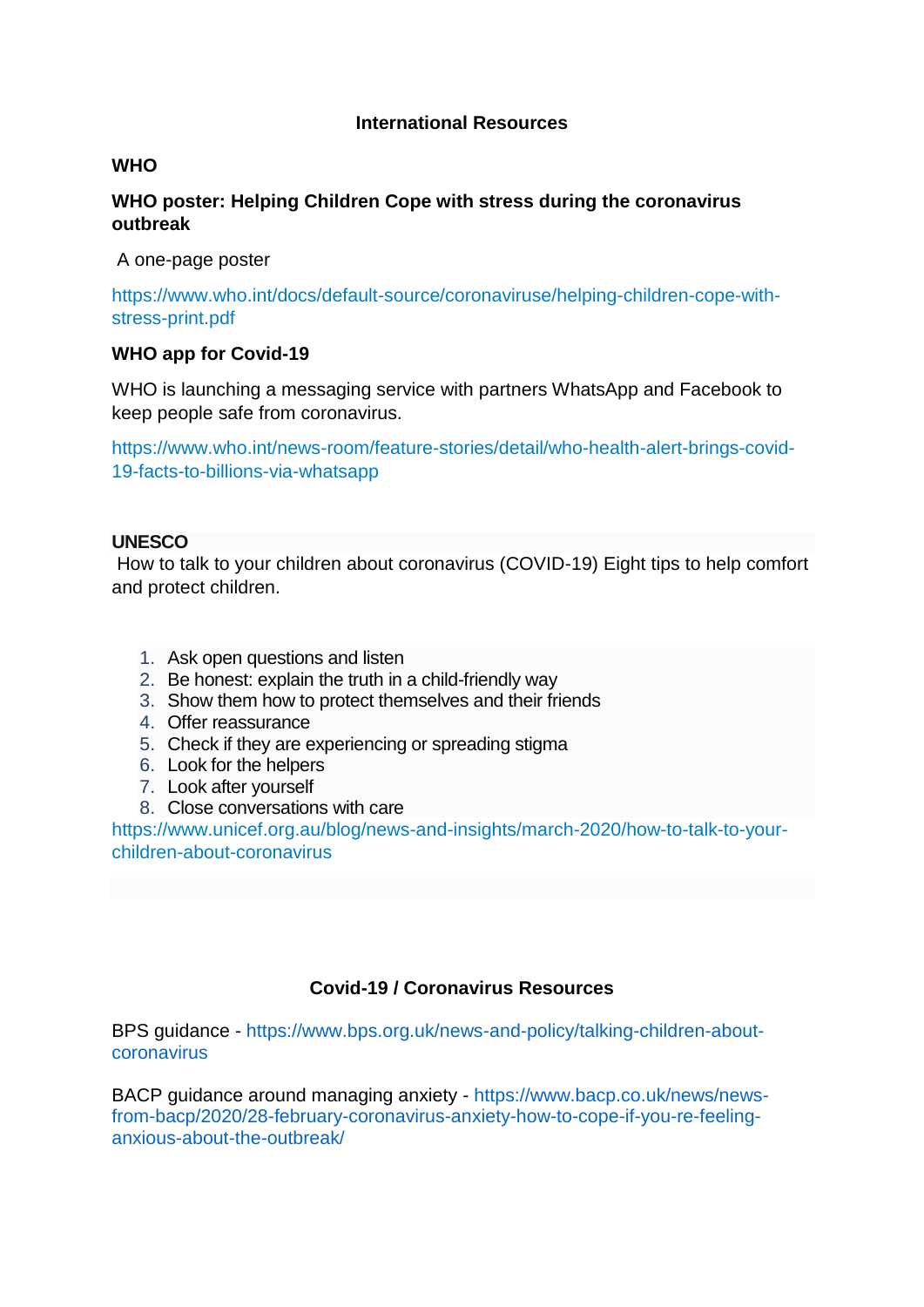Anna Freud links - *Supporting schools & colleges: [A guide to supporting the](https://annafreud.us13.list-manage.com/track/click?u=aa2c9f8b722440e7e05bedb82&id=b6a9958dd5&e=58f0e0f449)  [mental health and wellbeing of pupils and students during periods of](https://annafreud.us13.list-manage.com/track/click?u=aa2c9f8b722440e7e05bedb82&id=b6a9958dd5&e=58f0e0f449)  [disruption](https://annafreud.us13.list-manage.com/track/click?u=aa2c9f8b722440e7e05bedb82&id=b6a9958dd5&e=58f0e0f449)* There are also three videos, one for **[school staff](https://annafreud.us13.list-manage.com/track/click?u=aa2c9f8b722440e7e05bedb82&id=3936df136b&e=58f0e0f449)**, one for **[parents](https://annafreud.us13.list-manage.com/track/click?u=aa2c9f8b722440e7e05bedb82&id=12ffbbb354&e=58f0e0f449)** and one for **[children and young](https://annafreud.us13.list-manage.com/track/click?u=aa2c9f8b722440e7e05bedb82&id=bfeb6149a3&e=58f0e0f449) people** which may be useful.

Liverpool CAMHS resource - [https://wakelet.com/wake/564d7bc8-4bc9-462f-a9e1-](https://wakelet.com/wake/564d7bc8-4bc9-462f-a9e1-2deb03150c3f) [2deb03150c3](https://wakelet.com/wake/564d7bc8-4bc9-462f-a9e1-2deb03150c3f)

Place2Be – Guide to helping parents answer questions from their children and to support family wellbeing: [https://www.place2be.org.uk/about-us/news-and](https://eur02.safelinks.protection.outlook.com/?url=https%3A%2F%2Fwww.place2be.org.uk%2Fabout-us%2Fnews-and-blogs%2F2020%2Fmarch%2Fcoronavirus-information-for-children%2F&data=02%7C01%7CAAllard%40ncb.org.uk%7C7d078078e21d4611dba808d7cb45bcbd%7Cadc87355e29c4519954f95e35c776178%7C0%7C0%7C637201372684930090&sdata=AWZKF3H5NwjfSE9gcCUoshSrOC0crBlLr%2FKLPTtGpTo%3D&reserved=0)[blogs/2020/march/coronavirus-information-for-children/](https://eur02.safelinks.protection.outlook.com/?url=https%3A%2F%2Fwww.place2be.org.uk%2Fabout-us%2Fnews-and-blogs%2F2020%2Fmarch%2Fcoronavirus-information-for-children%2F&data=02%7C01%7CAAllard%40ncb.org.uk%7C7d078078e21d4611dba808d7cb45bcbd%7Cadc87355e29c4519954f95e35c776178%7C0%7C0%7C637201372684930090&sdata=AWZKF3H5NwjfSE9gcCUoshSrOC0crBlLr%2FKLPTtGpTo%3D&reserved=0)

Young Minds - Talking to your child about Coronavirus and 10 tips from their Parents Helpline to support family wellbeing: [https://youngminds.org.uk/blog/talking-to-your](https://eur02.safelinks.protection.outlook.com/?url=https%3A%2F%2Fyoungminds.org.uk%2Fblog%2Ftalking-to-your-child-about-coronavirus%2F&data=02%7C01%7CAAllard%40ncb.org.uk%7C7d078078e21d4611dba808d7cb45bcbd%7Cadc87355e29c4519954f95e35c776178%7C0%7C0%7C637201372684930090&sdata=hCT6wVcFSacio7qNOvk6eX8YRRm0uKSOa4QvPTitEMg%3D&reserved=0)[child-about-coronavirus/](https://eur02.safelinks.protection.outlook.com/?url=https%3A%2F%2Fyoungminds.org.uk%2Fblog%2Ftalking-to-your-child-about-coronavirus%2F&data=02%7C01%7CAAllard%40ncb.org.uk%7C7d078078e21d4611dba808d7cb45bcbd%7Cadc87355e29c4519954f95e35c776178%7C0%7C0%7C637201372684930090&sdata=hCT6wVcFSacio7qNOvk6eX8YRRm0uKSOa4QvPTitEMg%3D&reserved=0)

Carers UK - Guidance for carers: [https://www.carersuk.org/help-and](https://eur02.safelinks.protection.outlook.com/?url=https%3A%2F%2Fwww.carersuk.org%2Fhelp-and-advice%2Fhealth%2Flooking-after-your-health%2Fcoronavirus-covid-19&data=02%7C01%7CAAllard%40ncb.org.uk%7C7d078078e21d4611dba808d7cb45bcbd%7Cadc87355e29c4519954f95e35c776178%7C0%7C0%7C637201372684940084&sdata=RPeTq3k0bpsI1zGIjDqchzAvM%2F7CO2FZ16o%2BrlK4Kns%3D&reserved=0)[advice/health/looking-after-your-health/coronavirus-covid-19](https://eur02.safelinks.protection.outlook.com/?url=https%3A%2F%2Fwww.carersuk.org%2Fhelp-and-advice%2Fhealth%2Flooking-after-your-health%2Fcoronavirus-covid-19&data=02%7C01%7CAAllard%40ncb.org.uk%7C7d078078e21d4611dba808d7cb45bcbd%7Cadc87355e29c4519954f95e35c776178%7C0%7C0%7C637201372684940084&sdata=RPeTq3k0bpsI1zGIjDqchzAvM%2F7CO2FZ16o%2BrlK4Kns%3D&reserved=0)

Covibook – an interactive resource designed to support and reassure children aged 7 and under, designed to help children explain and draw the emotions that they might be experiencing during the pandemic: [https://www.mindheart.co/descargables](https://eur02.safelinks.protection.outlook.com/?url=https%3A%2F%2Fwww.mindheart.co%2Fdescargables&data=02%7C01%7CAAllard%40ncb.org.uk%7C7d078078e21d4611dba808d7cb45bcbd%7Cadc87355e29c4519954f95e35c776178%7C0%7C0%7C637201372684940084&sdata=H2glY%2Bfie1Tk3b6lnXcKEmKtZs%2Bf%2BCSQIydH2LaaCgI%3D&reserved=0)

Amaze - information pack for parents [https://amazesussex.org.uk/faqs-about-the](https://eur02.safelinks.protection.outlook.com/?url=https%3A%2F%2Famazesussex.org.uk%2Ffaqs-about-the-coronavirus-for-parent-carers-of-children-with-send-brighton-hove%2F&data=02%7C01%7CAAllard%40ncb.org.uk%7C92a7a8384aa149ae85e808d7cb487833%7Cadc87355e29c4519954f95e35c776178%7C0%7C0%7C637201384417448135&sdata=vNjEFd%2F0%2BTMSMYvl2HRnHO02RnJpLmMDUdkpu2oDS8w%3D&reserved=0)[coronavirus-for-parent-carers-of-children-with-send-brighton-hove/](https://eur02.safelinks.protection.outlook.com/?url=https%3A%2F%2Famazesussex.org.uk%2Ffaqs-about-the-coronavirus-for-parent-carers-of-children-with-send-brighton-hove%2F&data=02%7C01%7CAAllard%40ncb.org.uk%7C92a7a8384aa149ae85e808d7cb487833%7Cadc87355e29c4519954f95e35c776178%7C0%7C0%7C637201384417448135&sdata=vNjEFd%2F0%2BTMSMYvl2HRnHO02RnJpLmMDUdkpu2oDS8w%3D&reserved=0)

[Public Health England](https://eur02.safelinks.protection.outlook.com/?url=https%3A%2F%2Feasy-read-online.us15.list-manage.com%2Ftrack%2Fclick%3Fu%3D6d563f7f763a0cf7e70c9cfe1%26id%3D0c04c35bc0%26e%3D1a4a54ea5e&data=02%7C01%7CAAllard%40ncb.org.uk%7Caf891cc0fed7420ba55608d7ca566849%7Cadc87355e29c4519954f95e35c776178%7C0%7C0%7C637200344772988297&sdata=9mh8m8DKfQVNX9GPfAMXq57s5ykCLVm7PE6%2BPiCAKUc%3D&reserved=0) have produced an easy read version of their [Advice on the](https://eur02.safelinks.protection.outlook.com/?url=https%3A%2F%2Feasy-read-online.us15.list-manage.com%2Ftrack%2Fclick%3Fu%3D6d563f7f763a0cf7e70c9cfe1%26id%3D6efa277046%26e%3D1a4a54ea5e&data=02%7C01%7CAAllard%40ncb.org.uk%7Caf891cc0fed7420ba55608d7ca566849%7Cadc87355e29c4519954f95e35c776178%7C0%7C0%7C637200344772978298&sdata=blVpFcNZEHqif7ytPfFwrpGNY2Mmmw4leeRFvWPiT4o%3D&reserved=0)  [coronavirus for places of education.](https://eur02.safelinks.protection.outlook.com/?url=https%3A%2F%2Feasy-read-online.us15.list-manage.com%2Ftrack%2Fclick%3Fu%3D6d563f7f763a0cf7e70c9cfe1%26id%3D6efa277046%26e%3D1a4a54ea5e&data=02%7C01%7CAAllard%40ncb.org.uk%7Caf891cc0fed7420ba55608d7ca566849%7Cadc87355e29c4519954f95e35c776178%7C0%7C0%7C637200344772978298&sdata=blVpFcNZEHqif7ytPfFwrpGNY2Mmmw4leeRFvWPiT4o%3D&reserved=0) You can download it here: [https://www.publichealth.hscni.net/sites/default/files/2020-](https://www.publichealth.hscni.net/sites/default/files/2020-03/V4%20Coronavirus%20advice%20for%20schools%20poster%20020302%20EDU15.0.4%20%282%29.pdf) [03/V4%20Coronavirus%20advice%20for%20schools%20poster%20020302%20ED](https://www.publichealth.hscni.net/sites/default/files/2020-03/V4%20Coronavirus%20advice%20for%20schools%20poster%20020302%20EDU15.0.4%20%282%29.pdf) [U15.0.4%20%282%29.pdf](https://www.publichealth.hscni.net/sites/default/files/2020-03/V4%20Coronavirus%20advice%20for%20schools%20poster%20020302%20EDU15.0.4%20%282%29.pdf)

link to 'Guidance on social distancing for everyone in the UK and protecting older people and vulnerable adults' Official guidance produced by Public Health England on limiting social interaction to reduce the spread of the Coronavirus: [www.gov.uk/government/publications/covid-19-guidance-on-socialdistancing-and](https://mandrillapp.com/track/click/31136955/www.gov.uk?p=eyJzIjoiOF9yWHgwRW1udXhFRE93ZFp3dUR6S2laVVdrIiwidiI6MSwicCI6IntcInVcIjozMTEzNjk1NSxcInZcIjoxLFwidXJsXCI6XCJodHRwOlxcXC9cXFwvd3d3Lmdvdi51a1xcXC9nb3Zlcm5tZW50XFxcL3B1YmxpY2F0aW9uc1xcXC9jb3ZpZC0xOS1ndWlkYW5jZS1vbi1zb2NpYWxkaXN0YW5jaW5nLWFuZC1mb3ItdnVsbmVyYWJsZS1wZW9wbGVcXFwvZ3VpZGFuY2Utb24tc29jaWFsLWRpc3RhbmNpbmdmb3ItZXZlcnlvbmUtaW4tdGhlLXVrLWFuZC1wcm90ZWN0aW5nLW9sZGVyLXBlb3BsZS1hbmQtdnVsbmVyYWJsZWFkdWx0c1wiLFwiaWRcIjpcIjBiMzQ4NzhlNDBhOTRiMjA4YzY2OTQxYzMzNjgzOTEwXCIsXCJ1cmxfaWRzXCI6W1wiYWRhMjJhMmU1M2I0NzVkMzY5YmIzYjc4N2I0OGJmODYxNTYxNTdmMVwiXX0ifQ)[for-vulnerable-people/guidance-on-social-distancingfor-everyone-in-the-uk-and](https://mandrillapp.com/track/click/31136955/www.gov.uk?p=eyJzIjoiOF9yWHgwRW1udXhFRE93ZFp3dUR6S2laVVdrIiwidiI6MSwicCI6IntcInVcIjozMTEzNjk1NSxcInZcIjoxLFwidXJsXCI6XCJodHRwOlxcXC9cXFwvd3d3Lmdvdi51a1xcXC9nb3Zlcm5tZW50XFxcL3B1YmxpY2F0aW9uc1xcXC9jb3ZpZC0xOS1ndWlkYW5jZS1vbi1zb2NpYWxkaXN0YW5jaW5nLWFuZC1mb3ItdnVsbmVyYWJsZS1wZW9wbGVcXFwvZ3VpZGFuY2Utb24tc29jaWFsLWRpc3RhbmNpbmdmb3ItZXZlcnlvbmUtaW4tdGhlLXVrLWFuZC1wcm90ZWN0aW5nLW9sZGVyLXBlb3BsZS1hbmQtdnVsbmVyYWJsZWFkdWx0c1wiLFwiaWRcIjpcIjBiMzQ4NzhlNDBhOTRiMjA4YzY2OTQxYzMzNjgzOTEwXCIsXCJ1cmxfaWRzXCI6W1wiYWRhMjJhMmU1M2I0NzVkMzY5YmIzYjc4N2I0OGJmODYxNTYxNTdmMVwiXX0ifQ)[protecting-older-people-and-vulnerableadults](https://mandrillapp.com/track/click/31136955/www.gov.uk?p=eyJzIjoiOF9yWHgwRW1udXhFRE93ZFp3dUR6S2laVVdrIiwidiI6MSwicCI6IntcInVcIjozMTEzNjk1NSxcInZcIjoxLFwidXJsXCI6XCJodHRwOlxcXC9cXFwvd3d3Lmdvdi51a1xcXC9nb3Zlcm5tZW50XFxcL3B1YmxpY2F0aW9uc1xcXC9jb3ZpZC0xOS1ndWlkYW5jZS1vbi1zb2NpYWxkaXN0YW5jaW5nLWFuZC1mb3ItdnVsbmVyYWJsZS1wZW9wbGVcXFwvZ3VpZGFuY2Utb24tc29jaWFsLWRpc3RhbmNpbmdmb3ItZXZlcnlvbmUtaW4tdGhlLXVrLWFuZC1wcm90ZWN0aW5nLW9sZGVyLXBlb3BsZS1hbmQtdnVsbmVyYWJsZWFkdWx0c1wiLFwiaWRcIjpcIjBiMzQ4NzhlNDBhOTRiMjA4YzY2OTQxYzMzNjgzOTEwXCIsXCJ1cmxfaWRzXCI6W1wiYWRhMjJhMmU1M2I0NzVkMzY5YmIzYjc4N2I0OGJmODYxNTYxNTdmMVwiXX0ifQ)

### **Learning disability / Autism / across the Lifespan Resources**

1. Video resource on "Supporting neurodiverse children in challenging times such as during selfisolation" [https://www.youtube.com/watch?v=dXPtqmHKNoE&feature=youtu.](https://mandrillapp.com/track/click/31136955/www.youtube.com?p=eyJzIjoiNzhfZDVCTEdRdGw5WXNZaHNXMlFEUzYxWk5zIiwidiI6MSwicCI6IntcInVcIjozMTEzNjk1NSxcInZcIjoxLFwidXJsXCI6XCJodHRwczpcXFwvXFxcL3d3dy55b3V0dWJlLmNvbVxcXC93YXRjaD92PWRYUHRxbUhLTm9FJmZlYXR1cmU9eW91dHUuYmVcIixcImlkXCI6XCIwYjM0ODc4ZTQwYTk0YjIwOGM2Njk0MWMzMzY4MzkxMFwiLFwidXJsX2lkc1wiOltcIjc3NGY3NDEyZDFhMzY5ZDFjMDRhYjBiYjk2NDYxNGNkNTVlN2UyOTRcIl19In0) [be](https://mandrillapp.com/track/click/31136955/www.youtube.com?p=eyJzIjoiNzhfZDVCTEdRdGw5WXNZaHNXMlFEUzYxWk5zIiwidiI6MSwicCI6IntcInVcIjozMTEzNjk1NSxcInZcIjoxLFwidXJsXCI6XCJodHRwczpcXFwvXFxcL3d3dy55b3V0dWJlLmNvbVxcXC93YXRjaD92PWRYUHRxbUhLTm9FJmZlYXR1cmU9eW91dHUuYmVcIixcImlkXCI6XCIwYjM0ODc4ZTQwYTk0YjIwOGM2Njk0MWMzMzY4MzkxMFwiLFwidXJsX2lkc1wiOltcIjc3NGY3NDEyZDFhMzY5ZDFjMDRhYjBiYjk2NDYxNGNkNTVlN2UyOTRcIl19In0) from Louise Acker and MDT colleagues at East London NHS Foundation **Trust**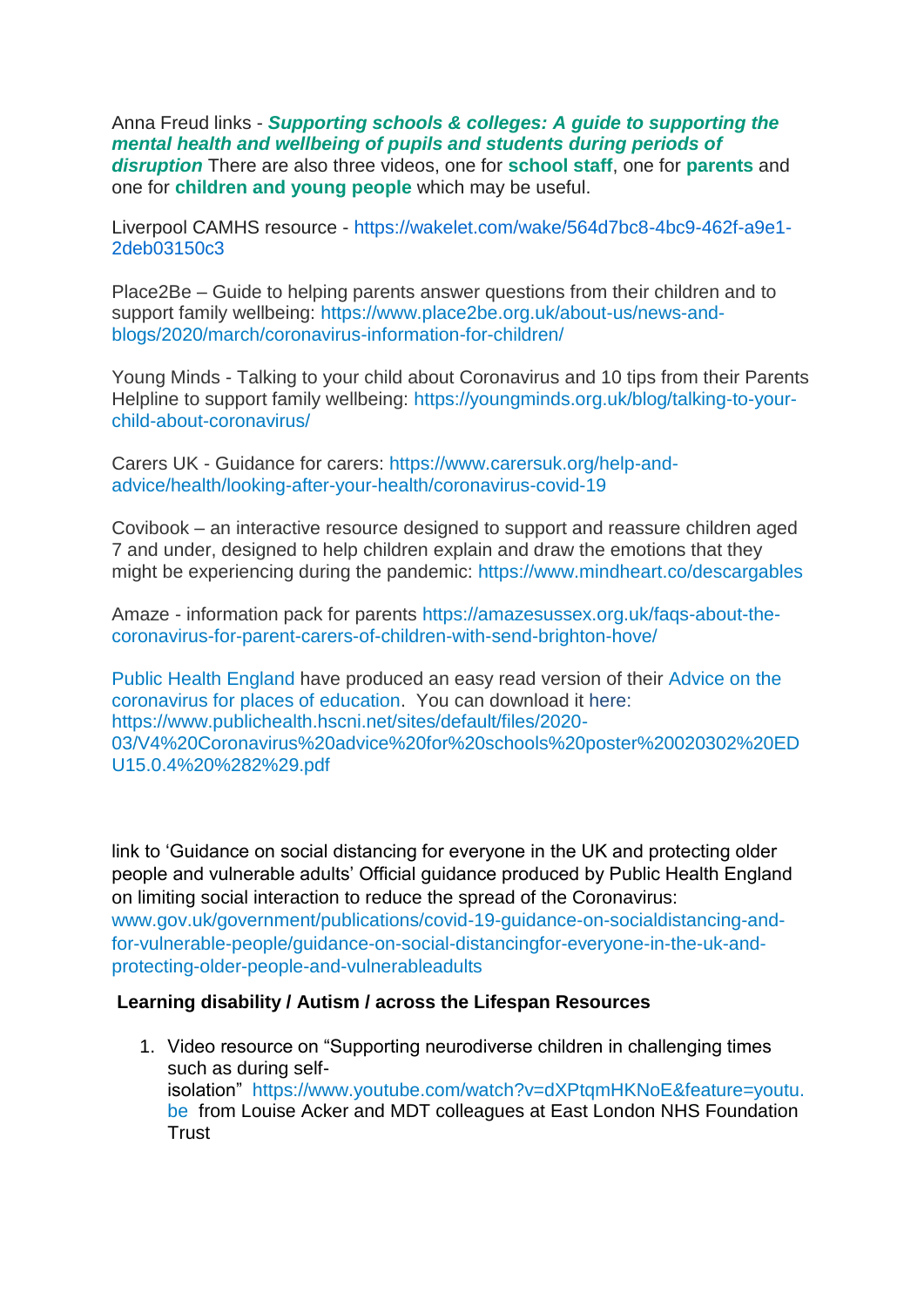2. Whilst not specifically for this situation- the HospiChill app developed by psychologists in Scotland, has brilliant relaxation activities/animations which have been very useful and popular with children, young people of a range of abilties and their parents

[https://apps.apple.com/gb/app/hospichill/id1055674907](https://mandrillapp.com/track/click/31136955/apps.apple.com?p=eyJzIjoiRVNHMzhjalZ4SHhweWNWSFlTUnR4ZzBHSWxRIiwidiI6MSwicCI6IntcInVcIjozMTEzNjk1NSxcInZcIjoxLFwidXJsXCI6XCJodHRwczpcXFwvXFxcL2FwcHMuYXBwbGUuY29tXFxcL2diXFxcL2FwcFxcXC9ob3NwaWNoaWxsXFxcL2lkMTA1NTY3NDkwN1wiLFwiaWRcIjpcIjBiMzQ4NzhlNDBhOTRiMjA4YzY2OTQxYzMzNjgzOTEwXCIsXCJ1cmxfaWRzXCI6W1wiOWRjZGI4MDgwNzMxMzZhNTMzZTU0ZGVmZmJiNThiYzFiYzBmYzQwMlwiXX0ifQ)

The Hand Washing Rap -fun video by Purple All Stars showing good handwashing: [https://vimeo.com/134952598](https://mandrillapp.com/track/click/31136955/vimeo.com?p=eyJzIjoiOFJZcTRvRUdsTzlWUzVzYlBqaHVYMjdSUVNVIiwidiI6MSwicCI6IntcInVcIjozMTEzNjk1NSxcInZcIjoxLFwidXJsXCI6XCJodHRwczpcXFwvXFxcL3ZpbWVvLmNvbVxcXC8xMzQ5NTI1OThcIixcImlkXCI6XCIwYjM0ODc4ZTQwYTk0YjIwOGM2Njk0MWMzMzY4MzkxMFwiLFwidXJsX2lkc1wiOltcImNiNjg1ZDIzZmRmOTkyMjE0ZDcxNTdlN2ZlNWUzNGRkNDM2OGUzNjJcIl19In0)

'Hand Washing Tips for People With Sensory Difficulties' (eg aversion to the smells, images, sounds and the tactile sensations of hand washing; problems with balance, tone or coordinating their hand movements; not understand the step-bystep process of hand washing. People can use whichever soap they find easiest, and some people may find an alcoholbased hand gel best. Article with suggestions for encouraging and improving hand washing:

[https://sensoryintegration.org.uk/News/8821506](https://mandrillapp.com/track/click/31136955/sensoryintegration.org.uk?p=eyJzIjoiY19KYzVNazUxcWNTeDdKX0dlZHRkQ1hJY1RNIiwidiI6MSwicCI6IntcInVcIjozMTEzNjk1NSxcInZcIjoxLFwidXJsXCI6XCJodHRwczpcXFwvXFxcL3NlbnNvcnlpbnRlZ3JhdGlvbi5vcmcudWtcXFwvTmV3c1xcXC84ODIxNTA2XCIsXCJpZFwiOlwiMGIzNDg3OGU0MGE5NGIyMDhjNjY5NDFjMzM2ODM5MTBcIixcInVybF9pZHNcIjpbXCI3YmM0Yjg4OGM4YjgxZDM3NjJjNmE0ZGQwNWRjYjQ4NTFhOTcyZmFiXCJdfSJ9)

Easy read resources on the Coronavirus (COVID-19):

• Mencap has produced an easy read leaflet, available to download from their website: [www.mencap.org.uk/advice-and-support/health/coronavirus](https://mandrillapp.com/track/click/31136955/www.mencap.org.uk?p=eyJzIjoiOF9Wd25scG1mOUkwcmRsVzV0YTV3V2dmRHlJIiwidiI6MSwicCI6IntcInVcIjozMTEzNjk1NSxcInZcIjoxLFwidXJsXCI6XCJodHRwOlxcXC9cXFwvd3d3Lm1lbmNhcC5vcmcudWtcXFwvYWR2aWNlLWFuZC1zdXBwb3J0XFxcL2hlYWx0aFxcXC9jb3JvbmF2aXJ1c1wiLFwiaWRcIjpcIjBiMzQ4NzhlNDBhOTRiMjA4YzY2OTQxYzMzNjgzOTEwXCIsXCJ1cmxfaWRzXCI6W1wiNzdiYzZhNDQ4MzRlNzE2MWUwZWU2YjdhN2I3OTAyNmViNDY1YzY4NFwiXX0ifQ)

• Inclusion North has produced an easy read leaflet, along with an audio copy. Both can be accessed via their website: [www.inclusionnorth.org/coronavirus-easy-read](https://mandrillapp.com/track/click/31136955/www.inclusionnorth.org?p=eyJzIjoiWWpDemR0NnkyMkNXLTM0bzNZc1NhNHZVZ1V3IiwidiI6MSwicCI6IntcInVcIjozMTEzNjk1NSxcInZcIjoxLFwidXJsXCI6XCJodHRwOlxcXC9cXFwvd3d3LmluY2x1c2lvbm5vcnRoLm9yZ1xcXC9jb3JvbmF2aXJ1cy1lYXN5LXJlYWQtaW5mb3JtYXRpb25cIixcImlkXCI6XCIwYjM0ODc4ZTQwYTk0YjIwOGM2Njk0MWMzMzY4MzkxMFwiLFwidXJsX2lkc1wiOltcIjcyZDFhMDVkZDc5NGZhOTRlYmY0MjE1YjY2MGE0NjhlYzE3YWE0NjVcIl19In0)[information](https://mandrillapp.com/track/click/31136955/www.inclusionnorth.org?p=eyJzIjoiWWpDemR0NnkyMkNXLTM0bzNZc1NhNHZVZ1V3IiwidiI6MSwicCI6IntcInVcIjozMTEzNjk1NSxcInZcIjoxLFwidXJsXCI6XCJodHRwOlxcXC9cXFwvd3d3LmluY2x1c2lvbm5vcnRoLm9yZ1xcXC9jb3JvbmF2aXJ1cy1lYXN5LXJlYWQtaW5mb3JtYXRpb25cIixcImlkXCI6XCIwYjM0ODc4ZTQwYTk0YjIwOGM2Njk0MWMzMzY4MzkxMFwiLFwidXJsX2lkc1wiOltcIjcyZDFhMDVkZDc5NGZhOTRlYmY0MjE1YjY2MGE0NjhlYzE3YWE0NjVcIl19In0)

• Photosymbols have created some posters too: [www.photosymbols.com/blogs/news/coronavirus](https://mandrillapp.com/track/click/31136955/www.photosymbols.com?p=eyJzIjoiV1lDZ0pzRFZZd3BDRWdkNXVYWGlmMFd3VFJBIiwidiI6MSwicCI6IntcInVcIjozMTEzNjk1NSxcInZcIjoxLFwidXJsXCI6XCJodHRwOlxcXC9cXFwvd3d3LnBob3Rvc3ltYm9scy5jb21cXFwvYmxvZ3NcXFwvbmV3c1xcXC9jb3JvbmF2aXJ1c1wiLFwiaWRcIjpcIjBiMzQ4NzhlNDBhOTRiMjA4YzY2OTQxYzMzNjgzOTEwXCIsXCJ1cmxfaWRzXCI6W1wiZjlhZDk2NDExMjg2NTBmODRmYzY2Y2FlM2ZkYzVmZjE4OTAxYTAwN1wiXX0ifQ)

National Autistic Society – guidance and helpline for parents', young people and staff: [https://www.autism.org.uk/services/nas](https://eur02.safelinks.protection.outlook.com/?url=https%3A%2F%2Fwww.autism.org.uk%2Fservices%2Fnas-schools%2Fvanguard%2Fnews%2F2020%2Fmarch%2Fcoronavirus-(covid-19)-advice.aspx&data=02%7C01%7CAAllard%40ncb.org.uk%7C7d078078e21d4611dba808d7cb45bcbd%7Cadc87355e29c4519954f95e35c776178%7C0%7C0%7C637201372684920098&sdata=X0p0IpfwmQXowcaQVRflamskU%2FNmdKpAYqUIn6RYxjI%3D&reserved=0)[schools/vanguard/news/2020/march/coronavirus-\(covid-19\)-advice.aspx](https://eur02.safelinks.protection.outlook.com/?url=https%3A%2F%2Fwww.autism.org.uk%2Fservices%2Fnas-schools%2Fvanguard%2Fnews%2F2020%2Fmarch%2Fcoronavirus-(covid-19)-advice.aspx&data=02%7C01%7CAAllard%40ncb.org.uk%7C7d078078e21d4611dba808d7cb45bcbd%7Cadc87355e29c4519954f95e35c776178%7C0%7C0%7C637201372684920098&sdata=X0p0IpfwmQXowcaQVRflamskU%2FNmdKpAYqUIn6RYxjI%3D&reserved=0)

Learning Disability England has dedicated a space on their website "Keeping Informed and In Touch during Coronavirus" to share information and resources about the virus, what you can to do to stay safe and well, and how people are staying connected/find solutions: [www.learningdisabilityengland.org.uk/what-we](https://mandrillapp.com/track/click/31136955/www.learningdisabilityengland.org.uk?p=eyJzIjoiSlBmaHU1YkUxbHc5TjlLbmdjSW9HeHRXZlRNIiwidiI6MSwicCI6IntcInVcIjozMTEzNjk1NSxcInZcIjoxLFwidXJsXCI6XCJodHRwOlxcXC9cXFwvd3d3LmxlYXJuaW5nZGlzYWJpbGl0eWVuZ2xhbmQub3JnLnVrXFxcL3doYXQtd2UtZG9cXFwva2VlcGluZy1pbmZvcm1lZGFuZC1pbi10b3VjaC1kdXJpbmctY29yb25hdmlydXNcXFwvXCIsXCJpZFwiOlwiMGIzNDg3OGU0MGE5NGIyMDhjNjY5NDFjMzM2ODM5MTBcIixcInVybF9pZHNcIjpbXCIwMmNmMmUxNTUxNDJiOWZmM2M0Mjk2Y2ZlNzIzYTRiN2M5NTAxNDgzXCJdfSJ9)[do/keeping-informedand-in-touch-during-coronavirus/](https://mandrillapp.com/track/click/31136955/www.learningdisabilityengland.org.uk?p=eyJzIjoiSlBmaHU1YkUxbHc5TjlLbmdjSW9HeHRXZlRNIiwidiI6MSwicCI6IntcInVcIjozMTEzNjk1NSxcInZcIjoxLFwidXJsXCI6XCJodHRwOlxcXC9cXFwvd3d3LmxlYXJuaW5nZGlzYWJpbGl0eWVuZ2xhbmQub3JnLnVrXFxcL3doYXQtd2UtZG9cXFwva2VlcGluZy1pbmZvcm1lZGFuZC1pbi10b3VjaC1kdXJpbmctY29yb25hdmlydXNcXFwvXCIsXCJpZFwiOlwiMGIzNDg3OGU0MGE5NGIyMDhjNjY5NDFjMzM2ODM5MTBcIixcInVybF9pZHNcIjpbXCIwMmNmMmUxNTUxNDJiOWZmM2M0Mjk2Y2ZlNzIzYTRiN2M5NTAxNDgzXCJdfSJ9)

Help using NHS 111: NHSE video to help people with a learning disability, autism or both, to use the NHS 111 service: [www.england.nhs.uk/learning](https://mandrillapp.com/track/click/31136955/www.england.nhs.uk?p=eyJzIjoiQzFsVGxwVzdJb3lkTk9YaU8zemQxUC1Gb2lrIiwidiI6MSwicCI6IntcInVcIjozMTEzNjk1NSxcInZcIjoxLFwidXJsXCI6XCJodHRwOlxcXC9cXFwvd3d3LmVuZ2xhbmQubmhzLnVrXFxcL2xlYXJuaW5nLWRpc2FiaWxpdGllc1xcXC9hYm91dFxcXC9yZXNvdXJjZXNcXFwvaGVscC1mb3JwZW9wbGUtd2l0aC1hLWxlYXJuaW5nLWRpc2FiaWxpdHktYXV0aXNtLW9yLWJvdGgtdG8tdXNlLW5ocy0xMTFcXFwvXCIsXCJpZFwiOlwiMGIzNDg3OGU0MGE5NGIyMDhjNjY5NDFjMzM2ODM5MTBcIixcInVybF9pZHNcIjpbXCI1YzA3ZmFmNjgzMzEyZjJjNzc5ODE4MzA1OWJmNDZlZjczZDE1NGYwXCJdfSJ9)[disabilities/about/resources/help-forpeople-with-a-learning-disability-autism-or-both](https://mandrillapp.com/track/click/31136955/www.england.nhs.uk?p=eyJzIjoiQzFsVGxwVzdJb3lkTk9YaU8zemQxUC1Gb2lrIiwidiI6MSwicCI6IntcInVcIjozMTEzNjk1NSxcInZcIjoxLFwidXJsXCI6XCJodHRwOlxcXC9cXFwvd3d3LmVuZ2xhbmQubmhzLnVrXFxcL2xlYXJuaW5nLWRpc2FiaWxpdGllc1xcXC9hYm91dFxcXC9yZXNvdXJjZXNcXFwvaGVscC1mb3JwZW9wbGUtd2l0aC1hLWxlYXJuaW5nLWRpc2FiaWxpdHktYXV0aXNtLW9yLWJvdGgtdG8tdXNlLW5ocy0xMTFcXFwvXCIsXCJpZFwiOlwiMGIzNDg3OGU0MGE5NGIyMDhjNjY5NDFjMzM2ODM5MTBcIixcInVybF9pZHNcIjpbXCI1YzA3ZmFmNjgzMzEyZjJjNzc5ODE4MzA1OWJmNDZlZjczZDE1NGYwXCJdfSJ9)[to-use-nhs-111/](https://mandrillapp.com/track/click/31136955/www.england.nhs.uk?p=eyJzIjoiQzFsVGxwVzdJb3lkTk9YaU8zemQxUC1Gb2lrIiwidiI6MSwicCI6IntcInVcIjozMTEzNjk1NSxcInZcIjoxLFwidXJsXCI6XCJodHRwOlxcXC9cXFwvd3d3LmVuZ2xhbmQubmhzLnVrXFxcL2xlYXJuaW5nLWRpc2FiaWxpdGllc1xcXC9hYm91dFxcXC9yZXNvdXJjZXNcXFwvaGVscC1mb3JwZW9wbGUtd2l0aC1hLWxlYXJuaW5nLWRpc2FiaWxpdHktYXV0aXNtLW9yLWJvdGgtdG8tdXNlLW5ocy0xMTFcXFwvXCIsXCJpZFwiOlwiMGIzNDg3OGU0MGE5NGIyMDhjNjY5NDFjMzM2ODM5MTBcIixcInVybF9pZHNcIjpbXCI1YzA3ZmFmNjgzMzEyZjJjNzc5ODE4MzA1OWJmNDZlZjczZDE1NGYwXCJdfSJ9)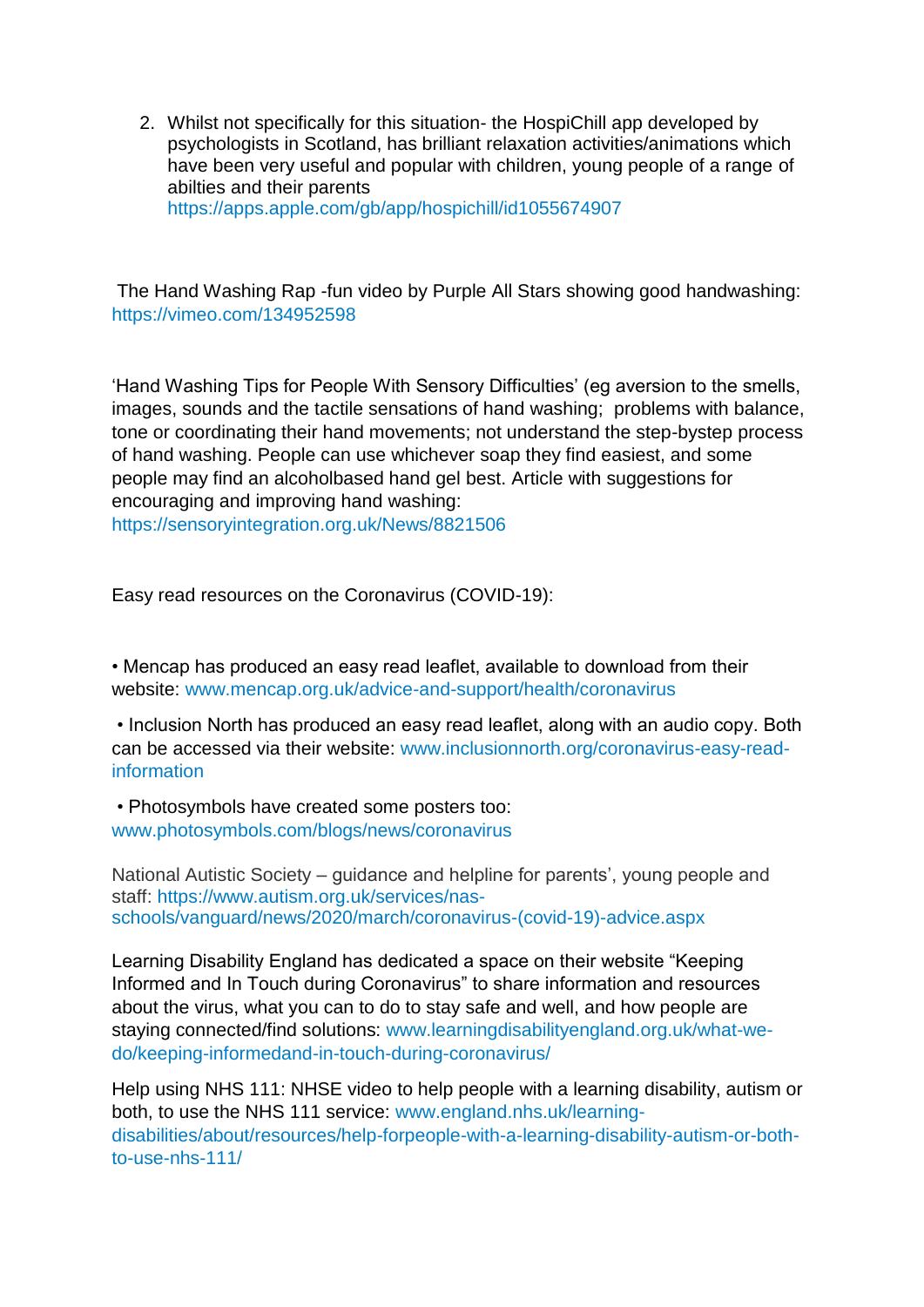Books beyond Words have a free first draft of a story (adult focused) : **[https://booksbeyondwords.co.uk/downloads-shop/beating-the-virus](https://mandrillapp.com/track/click/31136955/booksbeyondwords.co.uk?p=eyJzIjoiNzFiUWpVUXo4SFdNQU5paVVNb1BrMVlabDJJIiwidiI6MSwicCI6IntcInVcIjozMTEzNjk1NSxcInZcIjoxLFwidXJsXCI6XCJodHRwczpcXFwvXFxcL2Jvb2tzYmV5b25kd29yZHMuY28udWtcXFwvZG93bmxvYWRzLXNob3BcXFwvYmVhdGluZy10aGUtdmlydXNcIixcImlkXCI6XCIwYjM0ODc4ZTQwYTk0YjIwOGM2Njk0MWMzMzY4MzkxMFwiLFwidXJsX2lkc1wiOltcIjM2ODdjMWQ0ZmMzYmU0Yjk4NjhkZDgyYWZjZDc5YWU5NzIxYWIyM2NcIl19In0)**

## **Save the Children**



**Family learning activities**